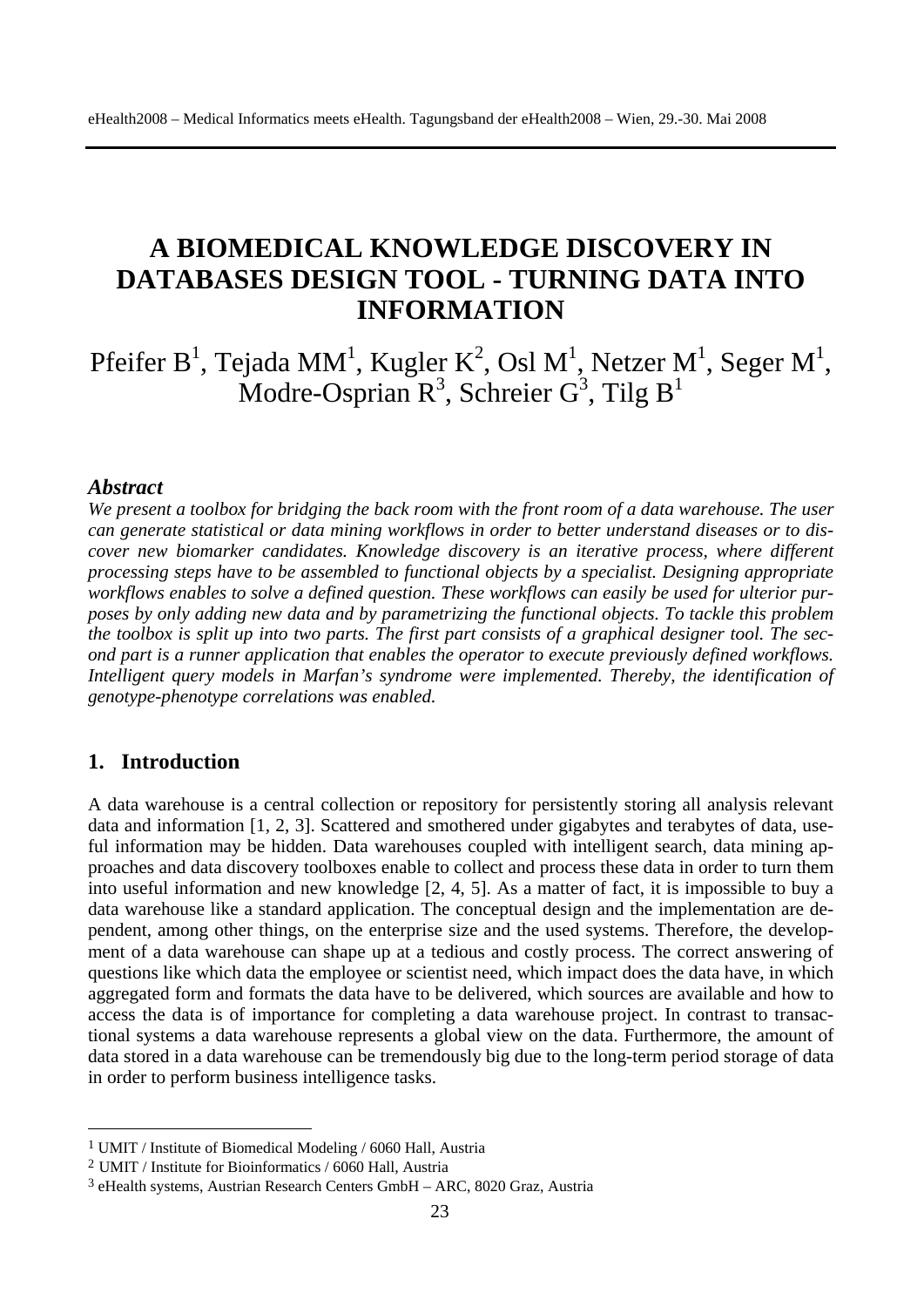Modern techniques, such as electronic data processing, enable the usage of information as a resource. Consequently, classical goods are rapidly being thrust aside by the intelligence, which was settled to goods in order to create it. The information age started in the mid seventies and became essential in our modern way of living. This statement forces us to define what information is and how information comes into being.

Data can be described as logical grouped information units and are therefore the fundamental components of information [6]. In the field of computer sciences data are understood as machine readable and processible digital representations of information. The information itself is character coded, and the information is generated using defined rules. Therefore, information follows syntax. In order to extract information from data, those have to be interpreted in a semantic context.

Thus, the data warehouse itself can be said to be the basis for all further steps. This back room component, where only the database and the data warehouse administrator has direct access, needs to be bridged with the front room. Users and scientists have access to the data via the front room for generating new knowledge and systems biology approaches without having to know database query languages like e.g. SQL. An integrated business intelligence application or toolbox is essential because it cannot be assumed that an average user is familiar with the interaction of statistical, data mining or generally knowledge discovery approaches. Furthermore, one common mistake is declaring a spreadsheet application, which can be used for basic tasks like visualization, to be the main knowledge discovery tool. To overcome the above-mentioned problems a Knowledge Discovery in Databases Designer  $(KD<sup>3</sup>)$  has been implemented.

## **2. Methods & Results**

A systematic approach for data mining starts with elaborating the conceptual formulation followed by data analysis and modeling, validation of the process and delivery of the results. Therefore, one can say, that many different steps are involved in a classical knowledge discovery approach [7]. The main steps are focusing the problem, preprocessing and transformation of the data, performing the data mining or statistical approach, and evaluation. When a data warehouse is used as the basis, data are delivered in an integrated and consistent form, which reduces the preprocessing and transformation process dramatically. Hence, a data-mining specialist can focus on assembling different approaches in order to generate new knowledge or answering a specified question. Due to the reason that usually more than one approach is needed in order to solve a specified problem, those have to be coupled together by designing a workflow.

# **2. 1. KD3 Composition**

The implemented  $KD^3$  application consists of four main parts. A screenshot of the application is depicted in *Figure 1*. The application divides the screen into four parts. The first part shows the available functional objects or tasks, which are loaded using the Java reflection API and are grouped using a hierarchical structure. In the workspace window (2) the user can drop functional objects and parameterize them by setting up the constructor. The constructor is the main function that is called by the system when instantiating the object. Therefore, the constructor is used for initializing the object with default parameters or for querying the objects result set. In the window section (3) the workflow is visualized using graph-ml, which is also used for storing and deploying workflows. The window section (4) is used for displaying messages, which occur during processing a workflow. Furthermore, the user can display temporary or transient results.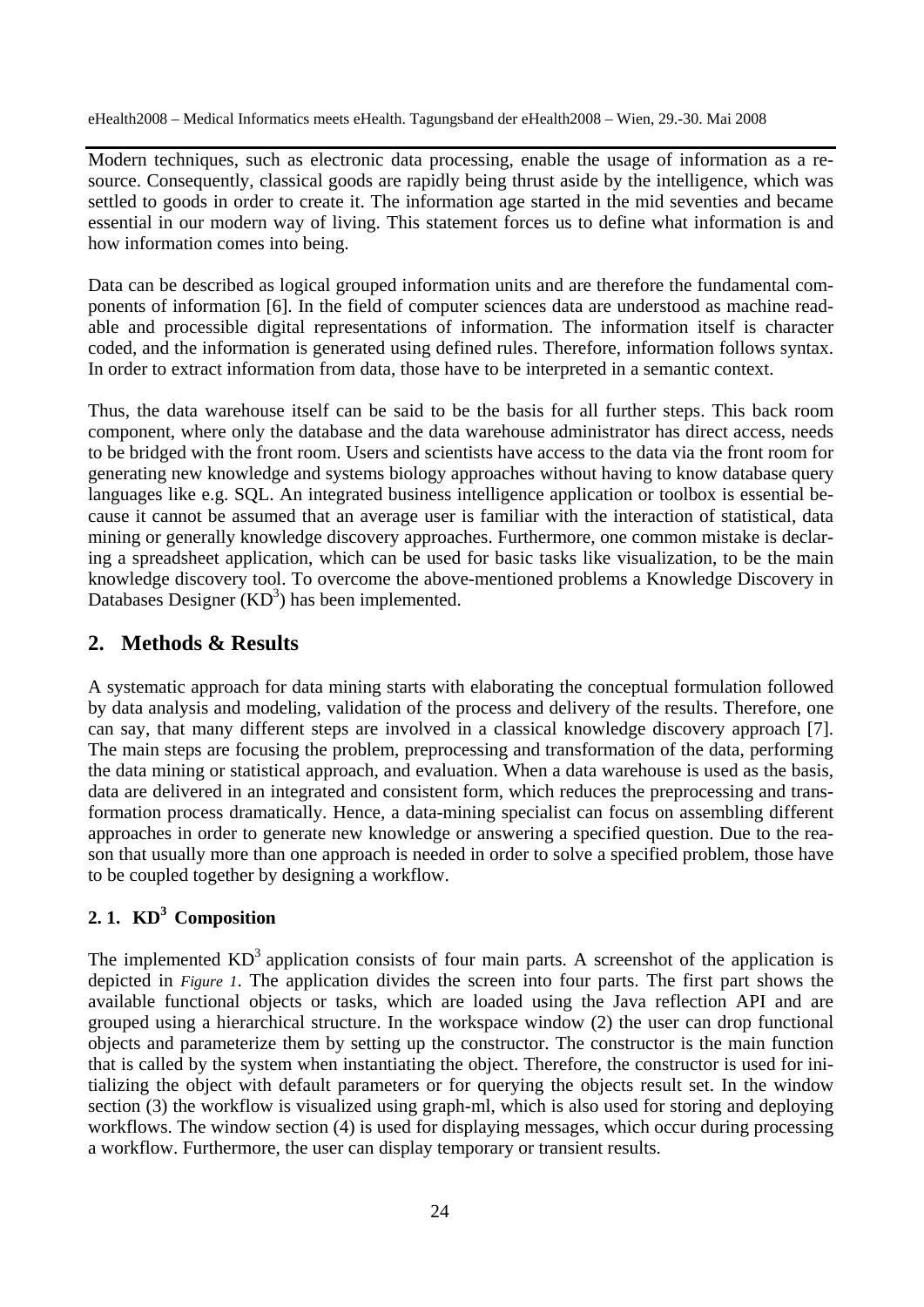

**Figure 1: Screenshot of the KD<sup>3</sup> designer tool. The application is divided into four parts. On the left hand side (1) all functional objects are grouped into packages, in the section (2) the designed workflow is visualized and can be parameterized by the user, screen section (3) displays the workflow using GraphML and the windows section (4) is for logging and testing purpose.** 

# **2. 2. KD3 Tasks**

A task or functional object is composed as following: From the users perspective a task is a functional object, which consists of in- and out-ports that have to be assembled and parameterized to fulfill their purpose (e.g. computing, querying a database, interacting with other objects). From the software engineer's point a task object is derived from the super class named KDDTask. A  $KD<sup>3</sup>$ Task consists of a description field, where information how to configure the constructor has to be set. Furthermore, the above described in- and out-ports, have the job to get the data from another object and to send the processed data to another object. For performing the computation an abstract method named compute() is available. This method must be overridden in derived task classes in order to solve a specified problem.

# **2. 3. KD3 Workflow**

A workflow is characterized as a repeatable pattern activity, which is used to solve a defined process using different parameters and data sets. Therefore, the data miner has to drop the functional objects into the workspace window (windows section (2) depicted in *Figure 1*). After that the objects constructor needs to be set by double clicking on the functional object. *Figure 2* depicts one example (a functional merger object) of a parametrizing window.

After the workflow is designed it can be executed using the execute function of the  $KD^3$  designer. When the workflow is properly designed it can be saved as GraphML [14] file and deployed e.g. to biomedical researchers in order to analyze newly available data.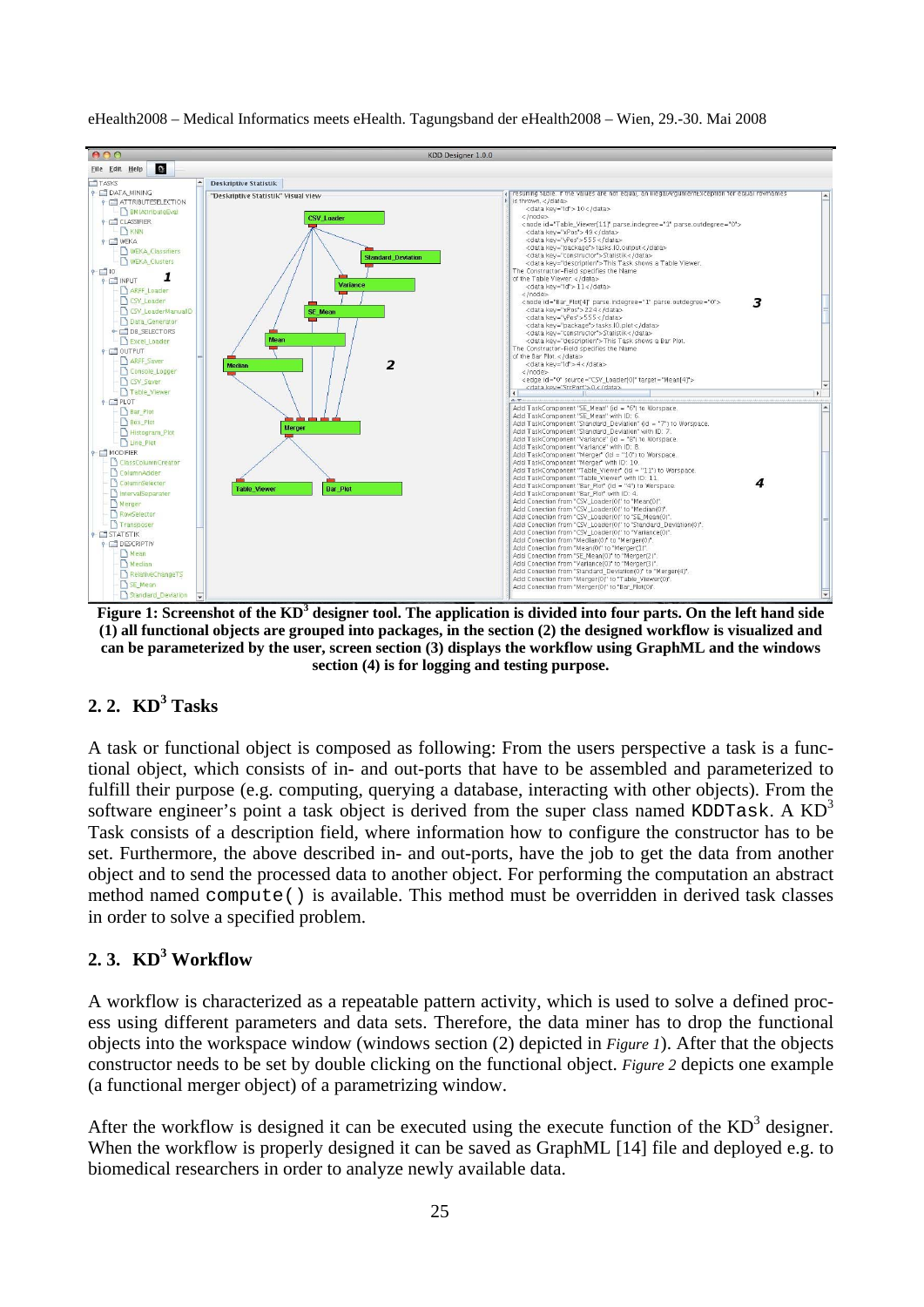eHealth2008 – Medical Informatics meets eHealth. Tagungsband der eHealth2008 – Wien, 29.-30. Mai 2008

|                     |                                                                                                                                                                                                                                                                                                                                                                                                                                                                                                                                                                                                                                                             | Change Constructor Settings from: Merger (id: 10) |
|---------------------|-------------------------------------------------------------------------------------------------------------------------------------------------------------------------------------------------------------------------------------------------------------------------------------------------------------------------------------------------------------------------------------------------------------------------------------------------------------------------------------------------------------------------------------------------------------------------------------------------------------------------------------------------------------|---------------------------------------------------|
| <b>Description:</b> | The Merger merges tables, who are received by its inports. The tables<br>are merged either by their columns or by their rows depending on the<br>setting in the constructor.<br>The constructor should be defined as follows:<br>1) no of inports<br>[2] "r" (to merge rows -> if nothing entered is rows default) or "c" (to merge columns)<br>When there are equal rownames when merging rows (that fits also for columnnames and columns)<br>the rows are compared by its values. If the values are equal, the row only occurs once in the<br>resulting table. If the values are not equal, an IllegalArgumentException for equal rownames<br>is thrown. |                                                   |
|                     |                                                                                                                                                                                                                                                                                                                                                                                                                                                                                                                                                                                                                                                             |                                                   |
| Constructor:        |                                                                                                                                                                                                                                                                                                                                                                                                                                                                                                                                                                                                                                                             |                                                   |

**Figure 2: Window for parametrizing a functional object using its constructor. The constructor argument is set**  as a string object, which is then interpreted by the KD<sup>3</sup> designer.

#### 2. 4. Sample workflow using KD<sup>3</sup>: intelligent query models for genotype-phenotype correla**tion in patients with FBN1 mutations**

Mutations in the fibrillin-1 coding gene FBN1 have been shown to cause Marfan's Syndrome (MFS), a multisystemic connective tissue disorder with autosomal dominant trait [8]. This abnormal genetic condition is characterized by pleiotropic manifestations involving predominantly the ocular, skeletal, and cardiovascular systems [9]. Many studies have been focused on exploring the correlations between mutations in the FBN1 gene and the clinical phenotype, as they are crucial in predicting the clinical consequences of a specific mutation. In the absence of solid correlations the identification of an FBN1 mutation has little prognostic value [10]. Nevertheless, this can be a very challenging task due to the pleiotropic and age related nature of the disease [11].

Therefore, functional bioinformatics objects and tasks for the  $KD^3$  designer have been developed to systematically study and support genotype-phenotype correlations in patients with Marfan's Syndrome by intelligent query processing. For accessing the underlying data warehouse system four different levels of mutational information were defined. The data warehouse contains 436 entries with 372 different mutations. 361 constitute substitutions and 75 non-substitutions. Of the substitutions, 272 are missense mutations, 48 nonsense mutations, and 43 splice site mutations. The group of non-substitutions can be split up in 54 deletions and 21 insertions.

In the implemented model disparate mutation classes were defined at four different levels of mutational information: 1) Mutation type, 2) Mutation type and consequence, 3) Mutation type, consequence and location, and 4) Mutation type, consequence and amino acid changes. For this task several factors were taken into account, for instance, the age at onset and the involvement of major and minor criteria, using the known genotype-phenotype correlations as reference points.

The developed models enable the assignment of a clinical phenotype of unknown genotype to a mutation class at each level of information according to the type of mutation, the consequence at the protein level, the location of the mutational event, and the amino acid changes. Score values based on the relative entropy of the probability distributions of two mutation classes were calculated for each clinical symptom. Four decision rules built on square distance measures and several weighting factors deduced from a medical knowledge base were defined to assign a query pheno-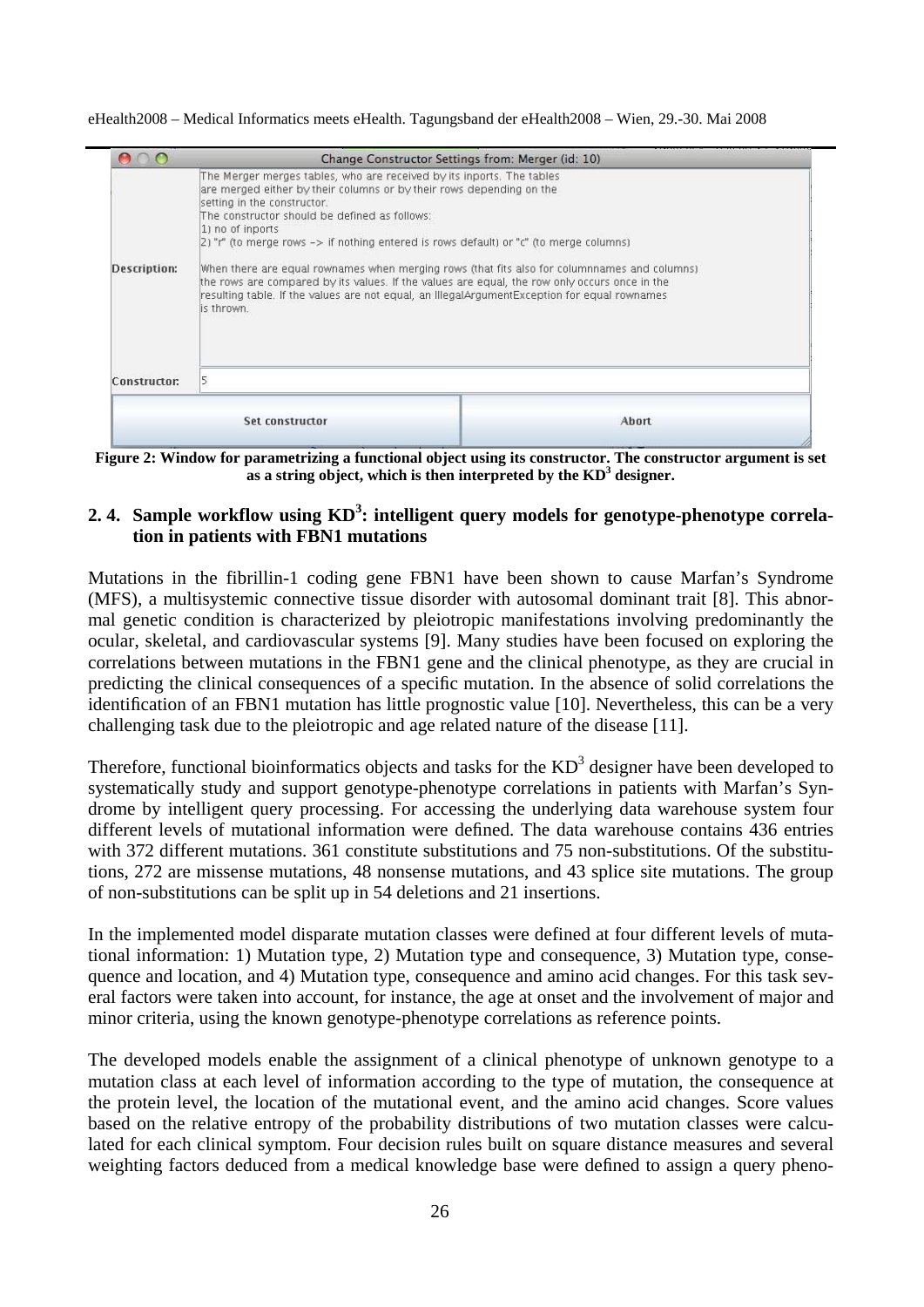type to the corresponding mutation class. The results demonstrate that the proposed approach is well suited for studying and identifying genotype-phenotype correlations in MFS.

To process a query phenotype three preprocessing steps have to be executed: In the first step a frequency matrix has to be generated, followed by the calculation of score values for each considered clinical feature represented as a matrix of score sets, which have to be balanced in the last preprocessing step. After accomplishing these steps the actual query execution can begin, enabling the assignment of a query phenotype of unknown genotype to a mutation class in the database at each information level. *Figure 3* depicts the workflow assembled with the various tasks from the framework.



**Figure 3: Flow of the intelligent query processing** 

Using the proposed and implemented workflow enabled the identification of genotype-phenotype correlations, which is of crucial importance to the prediction of clinical consequences of FBN1 mutations.

Every patient with Marfan's Syndrome is at risk of developing severe complications at any of the four affected organ systems. The diagnosis, based solely on clinical criteria, can be complemented by molecular genetic testing. This could make a potential contribution towards establishing the family history as an unequivocal major criterion for diagnosis or confirming an apparent de novo mutation, which is important for the counseling of at-risk relatives [12]. Furthermore, it could be very useful for an early diagnosis of the disease. However, without any solid genotype-phenotype correlations the identification of a mutation has little prognostic value. The proposed bioinformatics  $KD<sup>3</sup>$  tasks enable a non-database and data mining expert to systematically study and support genotype-phenotype correlations in patients with MFS.

# **3. Discussion & Conclusion**

The  $KD<sup>3</sup>$  designer enables the data miner or business intelligence specialist to build defined workflows in order to turn data into information to gain new knowledge for a better understanding of disease mechanisms. Apart from this, the finding of unknown patterns and biomarker candidates or helping to enhance medical treatment is also targeted. The developed and tested workflow can then be deployed and used by other researchers and medical staff.